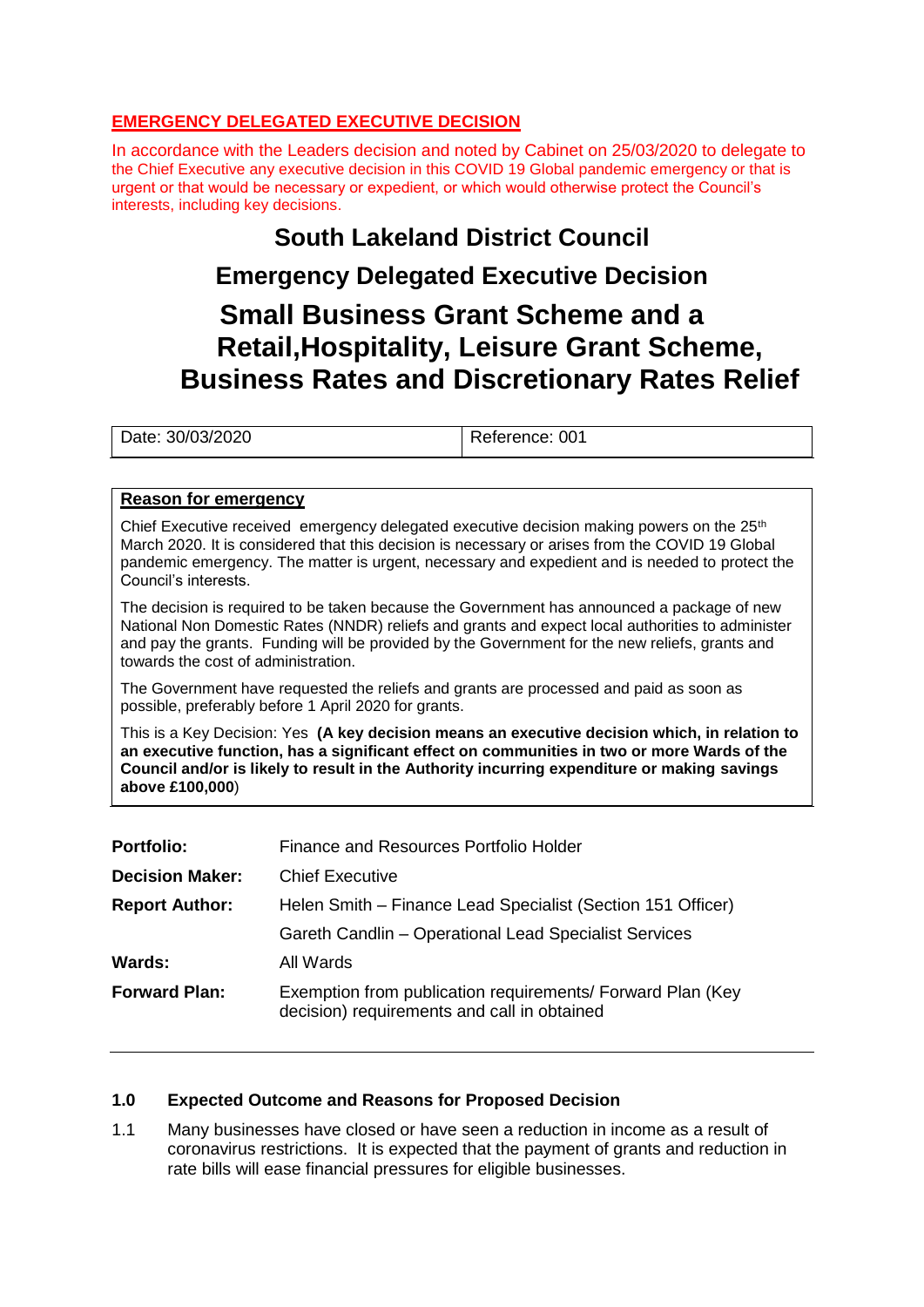1.2 This decision will contribute significantly to assisting businesses during COVID 19 helping with job retention and business viability in difficult circumstances; avoiding economic collapse and enhancing the culture of the district by giving additional resources to businesses, including eligible cultural organisations, with properties within the district.

# **2.0 Proposed Decision**

**2.1 It is recommended that the Chief Executive:-**

**(1) Approve a Small Business Grant Scheme and a Retail,Hospitality and Leisure Grant Scheme as announced by the Government in March 2020 of up to £60 million pounds; and**

**(2) That a non executive emergency decision is taken to confirm appropriate budgets be established outside the approved budget and policy framework to receive the monies and distribute funds as per Government guidance; and**

**(3) Agrees to delegate the identification, determination and payment of the grants to qualifying properties to the Director of Customer and Commercial Services; and**

**(4) Agrees that April Direct Debit payments for business rates will be rescheduled by the Council while the new reliefs are being awarded to prevent taking money from businesses that are eligible for 100% relief; and**

**(5) Agrees the use of the Council's existing Discretionary Rate Relief Policy to grant additional Retail Discount to relevant ratepayers and child minding nuseries.**

| Review Date: 31.04.2020 |  |
|-------------------------|--|
|                         |  |

# **3.0 Background and Proposals**

3.1 The Government has announced a Retail and Hospitality Grant Scheme which provides businesses in the retail, hospitality and leisure sectors with a cash grant of up to £25,000 per property. Businesses in these sectors with a property that has a rateable value of up to £15,000 will receive a grant of £10,000. Businesses in these sectors with a property that has a rateable value of between £15,000 and less than £51,000 will receive a grant of £25,000. You are eligible if

•your business is based in England

•your business is in the retail, hospitality and/or leisure sector

•your business has a rateable value of under £51,000

Businesses which don't pay business rates (for example due to 100% charitable relief) are not included in this scheme. Properties that will benefit from the relief will be occupied hereditaments that are wholly or mainly being used:

•as shops, restaurants, cafes, drinking establishments, cinemas and live music venues

•for assembly and leisure

•as hotels, guest and boarding premises and self-catering accommodation

3.2 The Council has also been requested to administer a Small Business Grant Scheme to support small businesses that already pay little or no business rates because of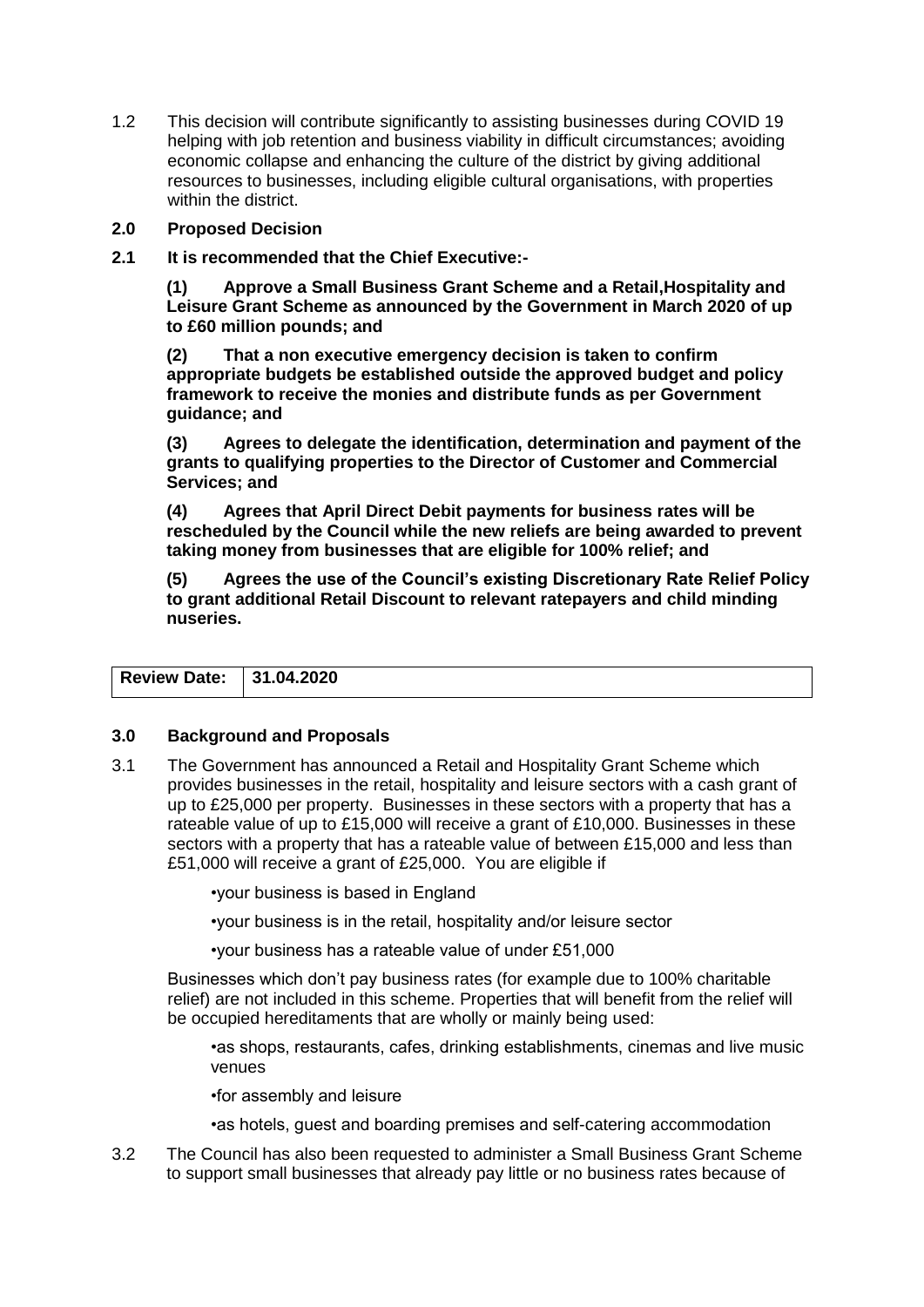small business rate relief (SBRR), rural rate relief (RRR) and tapered relief. This will provide a one-off grant of £10,000 to eligible businesses to help meet their ongoing business costs. Because most of these businesses currently pay no rates the Council does not have bank account details to make payments automatically so details need to be collected promptly.

- 3.3 The Council has worked with other Councils in Cumbria to devise a process to gather essential information to identify where the relevant payments for both these grant schemes should be made. Government expects that payments will be made as soon as the Council has sufficient details to do so. In South Lakeland relevant businesses are to be asked through an online form for confirmation that their business meets the eligibility requirements for the grant scheme. Payments will be made by BACS with it expected that the first payments will be received by businesses from 1 April 2020. The Government confirmed on 25 March 2020 that State Aid rules will apply to these grant schemes.
- 3.4 The Council has also been requested by Government to issue additional retail discount of 100% to occupied retail, leisure and hospitality properties for the 2020/21 financial year. There is no rateable value limit on the relief. Government will reimburse authorities for the cost of this relief under the rates retention scheme. The Council's existing discretionary rate relief policy, effective from 1 April 2017, permits the awarding of discretionary relief in line with any nationally defined scheme for which the council will be fully compensated and is restricted to confirmed details of any such scheme and where the costs do not exceed the Government funding.

The scheme covers businesses in the retail, hospitality and/or leisure sector and will be automatically awarded by the Council to occupied hereditaments that are wholly or mainly being used:

•as shops, restaurants, cafes, drinking establishments, cinemas and live music venues

•for assembly and leisure

•as hotels, guest & boarding premises and self-catering accommodation.

3.5 Relief has also been announced for nurseries that pay business rates. This will be paid to properties that are occupied by providers on Ofsted's Early Years Register and wholly or mainly used for the provision of the Early Years Foundation Stage. The Council has been provided with a list of nurseries on the Ofsted's Early Years Register and will automatically provide the relief and issue new bills to the relevant businesses under the council's discretionary rate relief policy.

# **4.0 Consultation**

- 4.1 A common approach has been agreed by all District Councils in Cumbria and Cumbria County Council.
- 4.2 A working group of officers including specialists and case managers have agreed the process for collecting information for payment of grants.

# **5.0 Alternative Options**

- 5.1 Not to give grants: this would not comply with the request from Government and would not give assistance to businesses operating within South Lakeland District.
- 5.2 To give grants beyond the scheme set out by Government: this is not affordable for the Council. It is estimated that between 4,000 and 5,500 properties will be eligible for the scheme.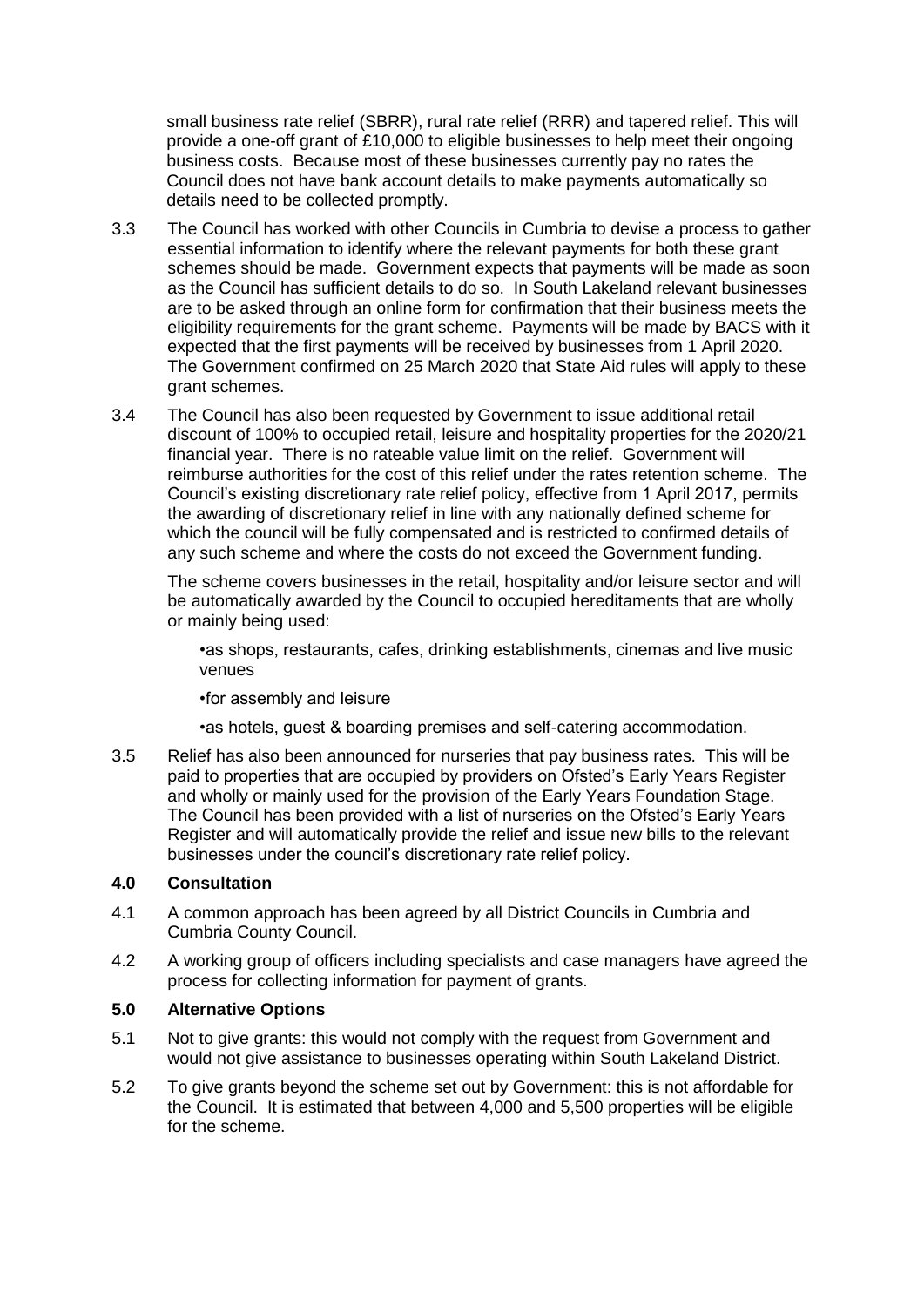5.3 To take April direct debit payments for rates: there is a risk that payments will be taken from businesses that should have received grant, in part negating the effect of the grant.

# **6.0 Links to Council Priorities**

6.1 To aid job retention and business viability in difficult circumstances; avoiding economic collapse and enhancing the culture of the district by giving additional resources to businesses, including eligible cultural organsiations, with properties within the district.

# **7.0 Implications**

# **Financial, Resources and Procurement**

- 7.1 From the Council's NNDR1 return for 2020/21 there were 4,498 properties receiving Small Business Rate Relief and 210 properties receiving Rural Rate Relief. If all these properties and eligible and were to claim the £10,000 grant the potential cost of this grant will be in the region of £45m. The Government will issue local authorities with a grant to cover the full cost of grants awarded.
- 7.1.1 An initial review of the Council's business rate database suggests in the region of 550 properties may be eligible for the Retail, Hospitality and Leisure Grant with an estimated cost of £11.2m. The Government will issue local authorities with a grant to cover the full cost of grants awarded.
- 7.1.2 Initial estimates suggest that around £29m additional relief retail relief will be granted to businesses in the district. New software updates are required before this relief can be granted. It is unlikely this software will be received and applied in time for all reliefs to be processed before the April direct debit run needs to be submitted. Therefore payments will not be collected by direct debit in April, this does not reduced the full amount payment for the year and businesses due to pay will be contacted with new bills; businesses due to pay will be contacted with new bills to enable payment to be made from May onwards. The Council was expecting to collect around £44m of business rates in 2020/21; after the reliefs have been applied less than half this amount will be due.
- 7.1.3 The Government has indicated that grants will be paid very quickly to local authorities to offset the cash flow impact of the grants being paid. It is expected that substantial grant payments will be received from Government in early April.
- 7.1.4 Further guidance is anticipated from the government which may have the effect of widening the eligibility criteria for business rates exemptions (including e.g. bingo halls and estate agents). It is anticipated therefore that the allocations to billing authorities from government may not match what the Council will need to pay out. In response to queries from the District Council's network, it is understood that BEIS will do a weekly data capture to reconcile and make additional payments to assist cash flow for district councils at this time

# **Human Resources**

7.2 There are no direct human resources implications of this report. Staff from around the Council will assist in the processing of grant claims.

# **Legal**

7.3 Legal advice has been provided on the grants application form and the state aid implications. A separate non executive decision will be taken to address the changes to the Budget and Policy Framework.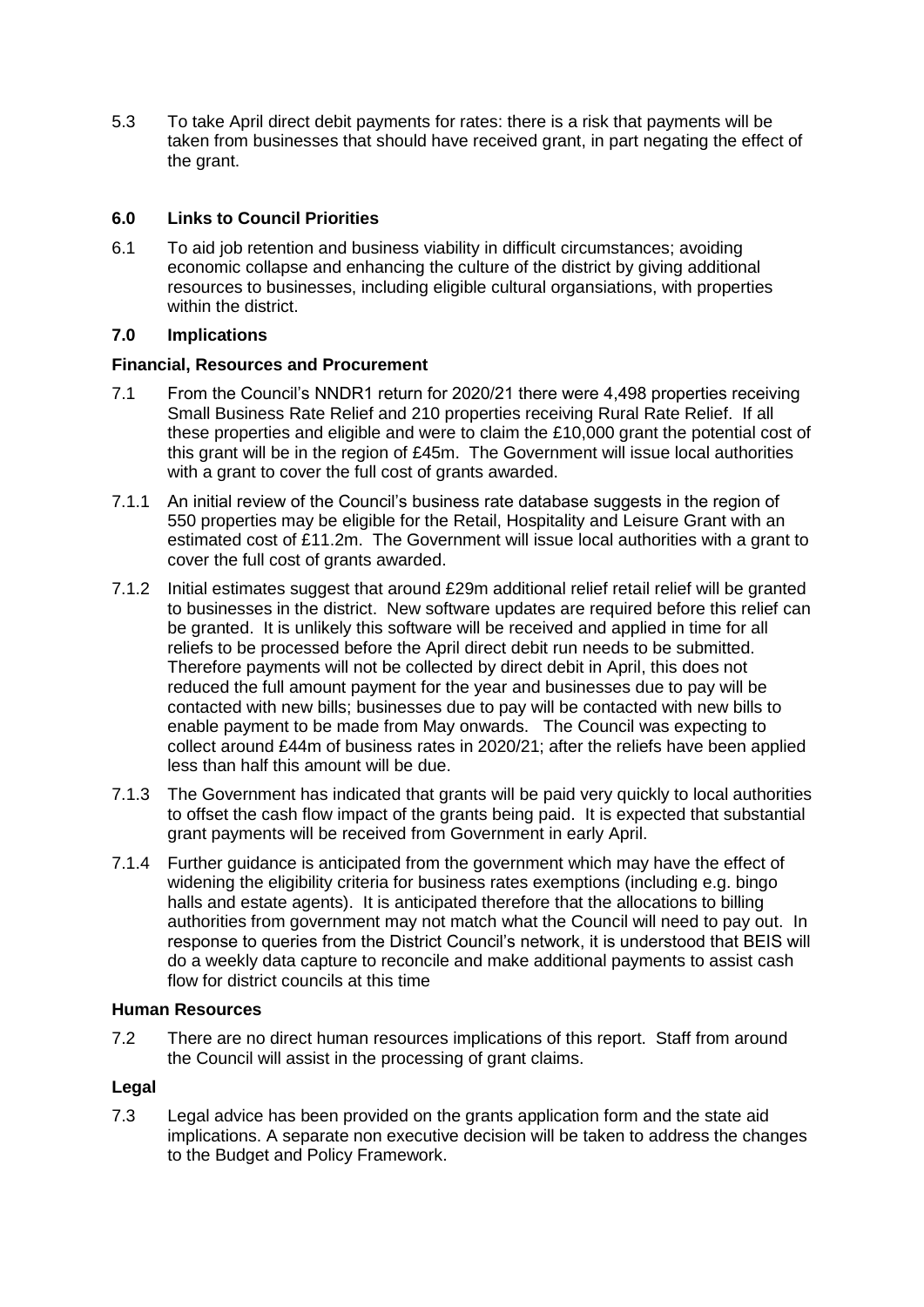# **Health, Social, Economic and Environmental**

- 7.4 Have you completed an Health, Social, Economic and Environmental Impact Assessment? No
- 7.5 If you have not completed an Impact Assessment, please explain your reasons: The impact of the scheme applies to businesses which are eligible within the Borough and is vital to prevent many small businesses becoming insolvent following Government required closure .

# **Equality and Diversity**

- 7.7 Have you completed an Equality Impact Analysis? No
- 7.8 If you have not completed an Impact Assessment, please explain your reasons: This applies to all those with Businesses which are entitled within the Borough.

#### **Risk**

| <b>Risk</b>                                                                                                                                                                          | Consequence                                                                                                    | Controls required                                                                                                        |
|--------------------------------------------------------------------------------------------------------------------------------------------------------------------------------------|----------------------------------------------------------------------------------------------------------------|--------------------------------------------------------------------------------------------------------------------------|
| Grants or relief is not given in<br>accordance with Government<br>guidance                                                                                                           | Government will not<br>reimburse the Council for<br>payments made outside<br>the Government schemes.           | Only issue grants and<br>reliefs in accordance with<br>Government guidance.                                              |
| Grants are given to fraudulent<br>claimants                                                                                                                                          | Grants are not given to the<br>businesses requiring<br>support                                                 | Verification has been built<br>into the grant process<br>including requesting<br>evidence and using<br>Government tools. |
| Grants and relief is not issued<br>promptly                                                                                                                                          | Businesses will be billed<br>for rates which are not<br>due, adding to the financial<br>pressure on businesses | Prompt administration of<br>the reliefs                                                                                  |
|                                                                                                                                                                                      | Businesses will not receive<br>financial assistance as set<br>out by Government                                | Prompt verification and<br>payment of grant requests.                                                                    |
| Online application and<br>verification processes to<br>manage a multi-million pound<br>scheme in just a few days in<br>order to get grants paid to<br>businesses with minimal delay. | Reputational impact to the<br>Council and delays to the<br>processing of payments.                             | The process is being<br>monitored and controls will<br>be put in place.                                                  |

# **Contact Officers**

Helen Smith, Finance Lead Specialist (Section 151 Officer), 01539 793147, h.smith@southlakeland.gov.uk

#### **Background Documents Available**

| Name of Background document            | Where it is available                                 |
|----------------------------------------|-------------------------------------------------------|
| <b>BEIS: Small Business Grant Fund</b> | https://assets.publishing.service.gov.uk/government/u |
| and Retail, Hospitality and Leisure    | ploads/system/uploads/attachment_data/file/875348/s   |
| <b>Grant Fund Guidance</b>             | mall-business-grant-fund-and-retail-guidance-v2.pdf   |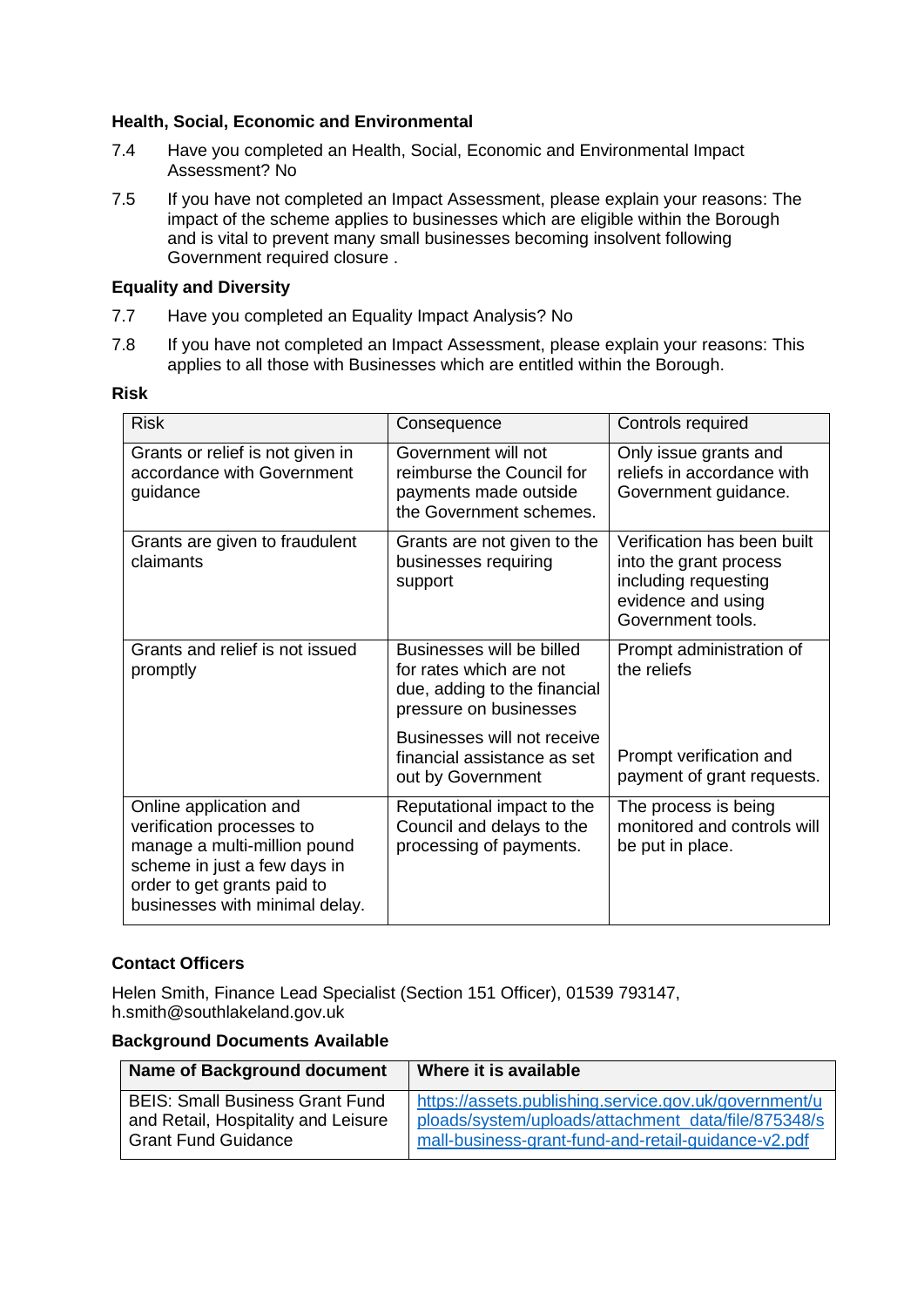| <b>Name of Background document</b>                                                                                                | Where it is available                                                                                                                                                        |
|-----------------------------------------------------------------------------------------------------------------------------------|------------------------------------------------------------------------------------------------------------------------------------------------------------------------------|
| South Lakeland District Council<br><b>Discretionary Rate Relief Policy</b>                                                        | https://www.southlakeland.gov.uk/business-and-<br>trade/business-rates/business-rates-relief-and-<br>reduction/discretionary-rate-relief-policy/                             |
| <b>MHCLG: Business Rates Expanded</b><br>Retail Discount 2020/21:<br>Coronavirus Response - Local<br><b>Authority Guidance</b>    | https://assets.publishing.service.gov.uk/government/u<br>ploads/system/uploads/attachment_data/file/875613/<br>Expanded_Retail_Discount_Guidance_25.03.20.doc.<br><u>pdf</u> |
| <b>MHCLG: Business rates: nursery</b><br>(childcare) discount 2020 to 2021:<br>coronavirus response - local<br>authority guidance | https://www.gov.uk/government/publications/business<br>-rates-nursery-childcare-discount-2020-to-2021-<br>coronavirus-response-local-authority-guidance                      |

| Approved by:                     | Signature and Date (or email confirmation) |
|----------------------------------|--------------------------------------------|
| <b>Chief Executive</b>           | 30/03/2020                                 |
| In consultation with             |                                            |
| The Leader of the Council        | 30/03/2020                                 |
| And Relevant Portfolio Holder    | 30/03/2020                                 |
| <b>CMT Directors</b>             | 30/03/2020                                 |
| The following Interests were     | None declared                              |
| declared - Disclosable pecuniary |                                            |
| interest or other                |                                            |
| Or None                          |                                            |

| Due to COVID 19 and Government<br>announcements, it has not been possible<br>for this Key decision to be included in a<br>Forward Plan at least 28 clear days before<br>the decision was to be made. It is not<br>possible to comply with the General<br>Exeception procedure.                                                                                                                                                                                      | 30/03/2020 |
|---------------------------------------------------------------------------------------------------------------------------------------------------------------------------------------------------------------------------------------------------------------------------------------------------------------------------------------------------------------------------------------------------------------------------------------------------------------------|------------|
| In accordance with Part 4 of the<br><b>Constitution - Rules of Procedure -Access</b><br>to Information Rules Para 16 the<br>Chairman of the Overview and Scrutiny<br>Committee (Cllr Hughes) has agreed that<br>the taking of the decision is urgent and<br>could not reasonably be deferred because<br>for the reasons outlined in this report and<br>the timescales required to protect the<br>public/ business interest and to comply<br>with Government advice. |            |
| This being a "special urgency"                                                                                                                                                                                                                                                                                                                                                                                                                                      |            |